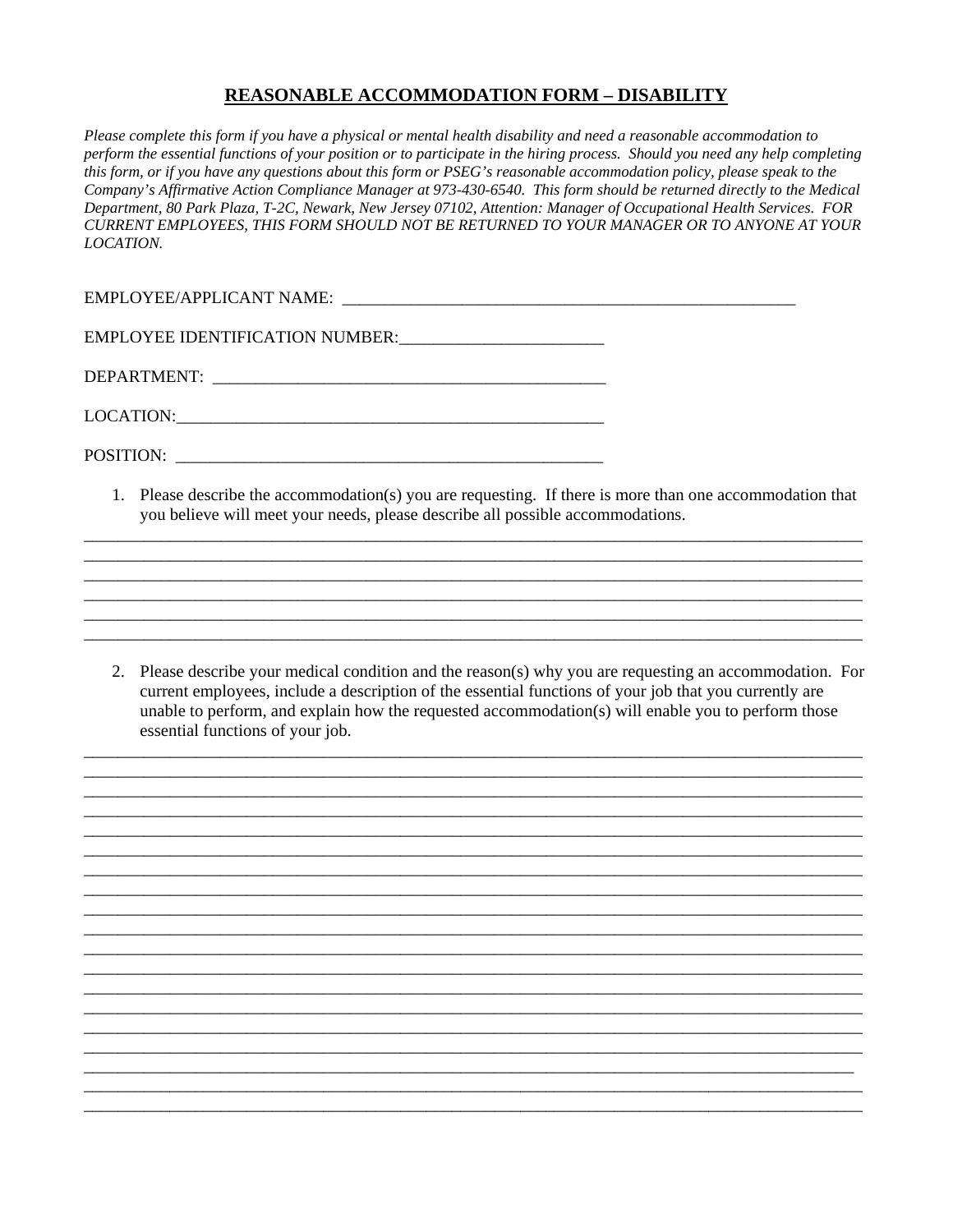- 
- 4. Please attach to this form any documentation that you believe supports your need for the requested reasonable accommodation. Please also provide any other information that you believe is relevant to your request.

I certify that the information contained on this form and submitted with this form is true and correct.

Signature

Date

PLEASE RETURN THIS FORM TO THE MEDICAL DEPARTMENT, 80 Park Plaza, T-2C, Newark, New Jersey 07102, ATTENTION: MANAGER OF OCCUPATIONAL HEALTH SERVICES. FOR CURRENT EMPLOYEES, DO NOT GIVE THIS FORM TO YOUR MANAGER OR TO ANYONE AT YOUR LOCATION AS IT MAY CONTAIN CONFIDENTIAL MEDICAL INFORMATION.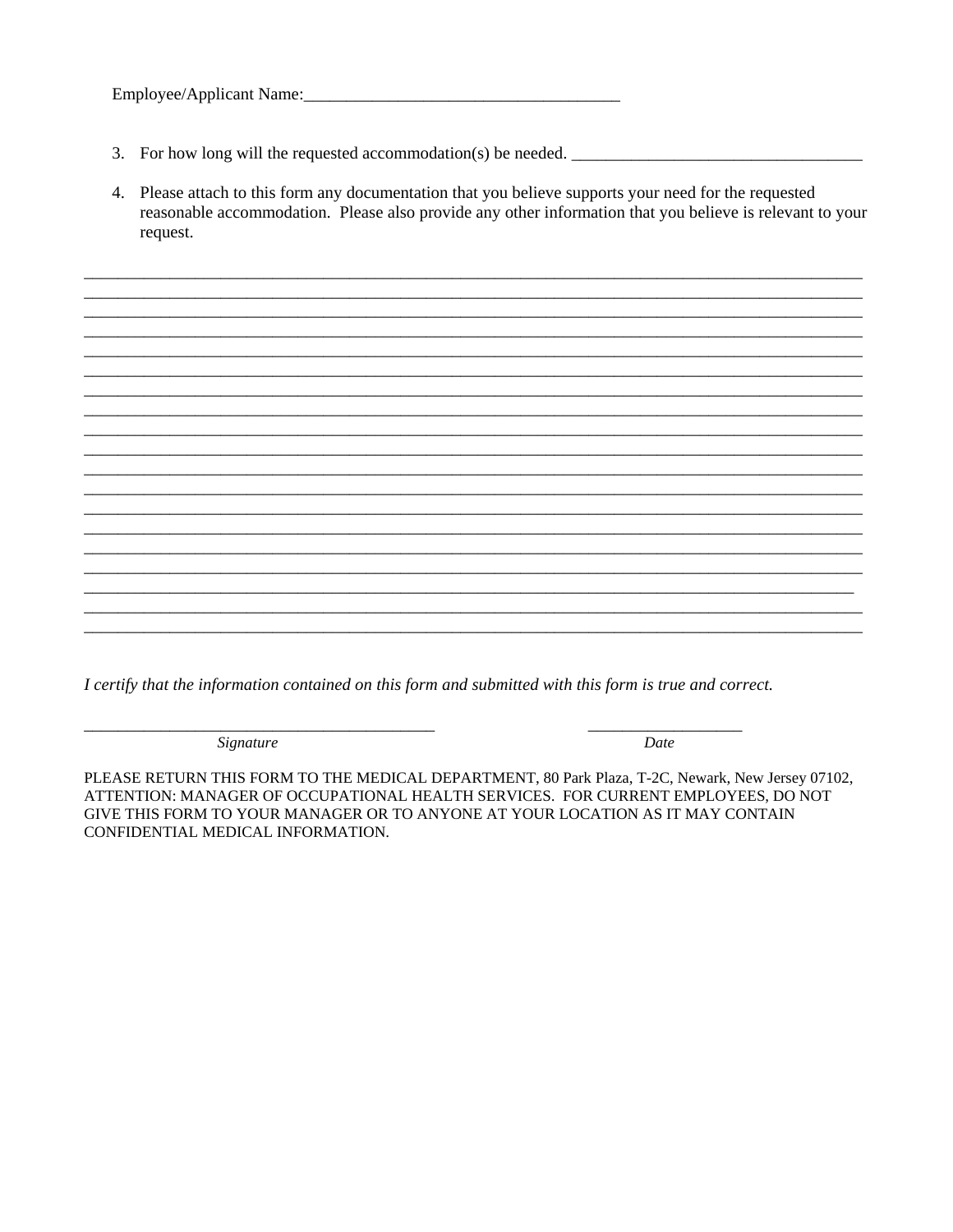## **CERTIFICATION OF HEALTH CARE PROVIDER FOR REASONABLE ACCOMMODATION**

| Probable Duration of Condition: New York Conditions of the Condition of Conditions of the Condition of Conditions of the Condition of Conditions of the Conditions of the Conditions of the Conditions of Conditions of Condit |  |
|--------------------------------------------------------------------------------------------------------------------------------------------------------------------------------------------------------------------------------|--|

This certification will be used for the purpose of assessing whether your patient has a disability that would benefit from a reasonable accommodation within the workplace. Please base your assessment on your patient's present abilities or limitations in performing the essential functions of his/her current position as described to you.

| 1. Does your patient have a disability? <sup>1</sup>                                                                                                                | $\Box$ Yes $\Box$ No |
|---------------------------------------------------------------------------------------------------------------------------------------------------------------------|----------------------|
| 2. If you answered "yes" to question #1, is your patient able to perform<br>each of the essential job functions described without reasonable<br>accommodation(s)?   | $\Box$ Yes $\Box$ No |
| 3. If you answered "no" to question #2, would your patient be able to perform<br>each of the essential job functions described with reasonable<br>accommodation(s)? | $\Box$ Yes $\Box$ No |

4. If you answered "yes" to question #3, please provide the following information: a) state which essential function(s) of the job require an accommodation; b) for each such essential function, any recommendations you have for reasonable accommodation(s). If there is more than one recommended accommodation, please describe all possible accommodations; c) explain why the disability requires this accommodation to allow the employee to perform the essential function(s).

 $\overline{a}$ 

 $\overline{a}$ 

 $<sup>1</sup>$  A disability is a condition that imposes a substantial limitation on a major life activity. By way of</sup> example, "major life activities" include, but are not limited to, standing, sitting, walking, lifting, talking, interacting with others, eating, breathing, hearing, seeing, speaking, working and learning.

Disability also means a physical disability, infirmity, malformation or disfigurement which is caused by bodily injury, birth defect or illness including epilepsy and other seizure disorders, and which shall include, but not be limited to, any degree of paralysis, amputation, lack of physical coordination, blindness or visual impediment, deafness or hearing impediment, muteness or speech impediment or physical reliance on a service or guide dog, wheelchair, or other remedial appliance or device, or any mental, psychological or developmental disability resulting from anatomical, psychological, physiological or neurological conditions which prevents the normal exercise of any bodily or mental functions or is demonstrable, medically or psychologically, by accepted clinical or laboratory diagnostic techniques. Disability shall also mean AIDS or HIV infection.